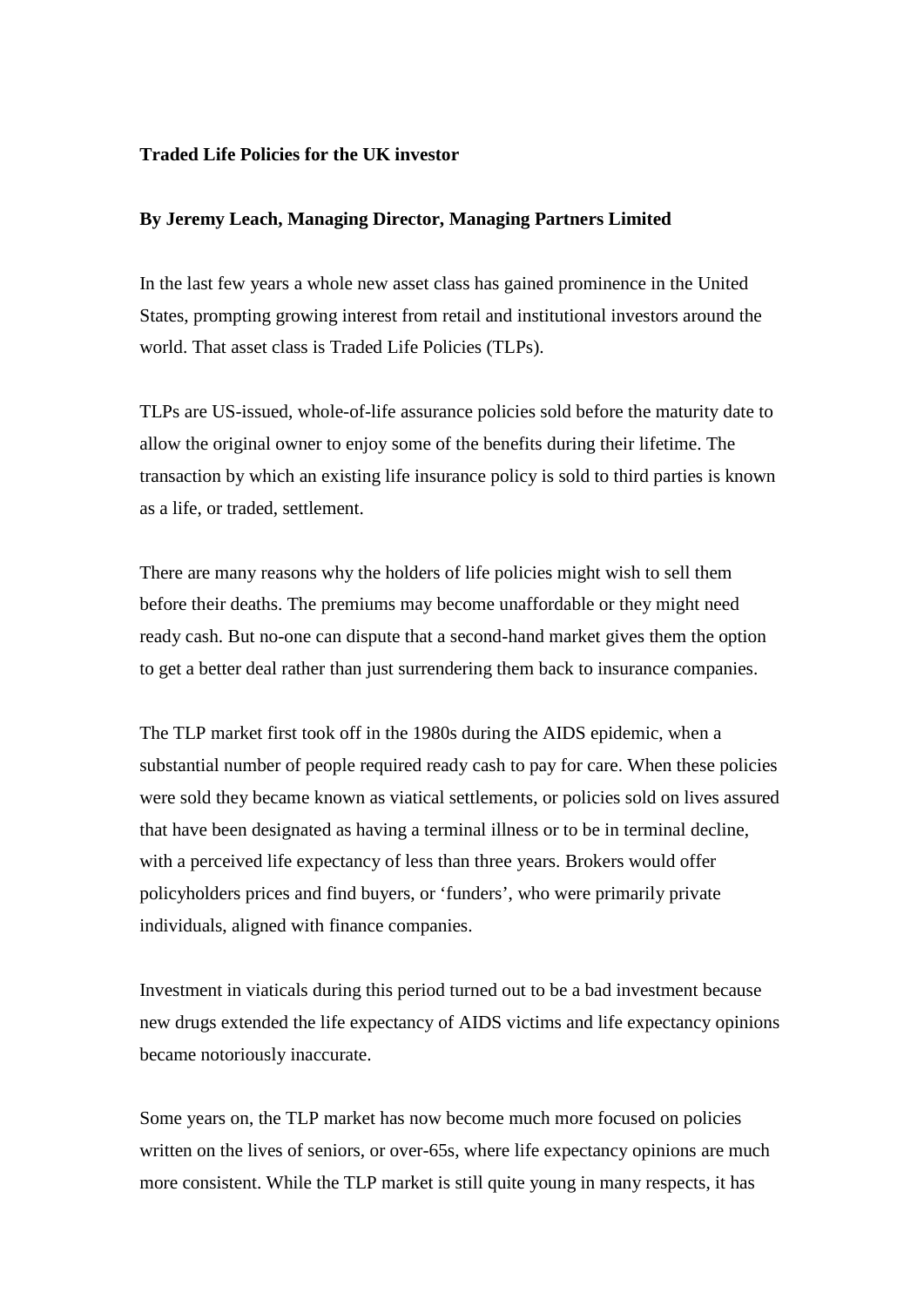grown at a phenomenal rate from a mere \$50m in 1990 to a staggering \$10 billion in 2006. The potential is for further growth. Unlike the UK, where the market in traded endowments have a limited life span because people do not buy with profits policies so much any more, people continue to buy life insurance policies in the US. The total value of life policies held by the over-65 age group in the US is currently estimated to be \$500 billion.

The market is now starting to display signs of its maturity as a major investment class because large financial institutions are showing clear appetite for market share. The introduction of adequate regulatory codes covering the TLP market in an evergrowing number of US states is also likely to contribute to that growth potential by providing an environment in which the market can flourish even further.

The main reason TLPs have come to the attention of investors is that it is possible to use them to deliver steady, predictable returns. This appeals to both retail investors in the UK looking for a replacement to the steady returns once promised by with-profits as well as pension funds looking to match their future liabilities with predictable investments.

The key point about TLPs is that the value of a policy is known: what is not known is when that policy will actually pay out. But by calculating backwards from that known value, with careful actuarial analysis and sufficient diversification it is possible to deliver secure, incremental returns to a high degree of accuracy.

What is more, it is possible to secure a high level of gearing with such investments because financial institutions are happy to lend on assets that have a definite value. This facilitates enhancement of returns, which is very attractive to those UK investors looking to switch out of their poorly-performing with profits funds and go some way to making up for the substantial surrender penalties they will pay for doing so.

TLPs are not without risk, of course. While it is possible to know from day one what a policy will be worth upon maturity, it is not possible to know exactly when the life assured will die and how many premiums will need to be paid before that date. This risk is more pronounced the smaller the number of policies invested in. Therefore it is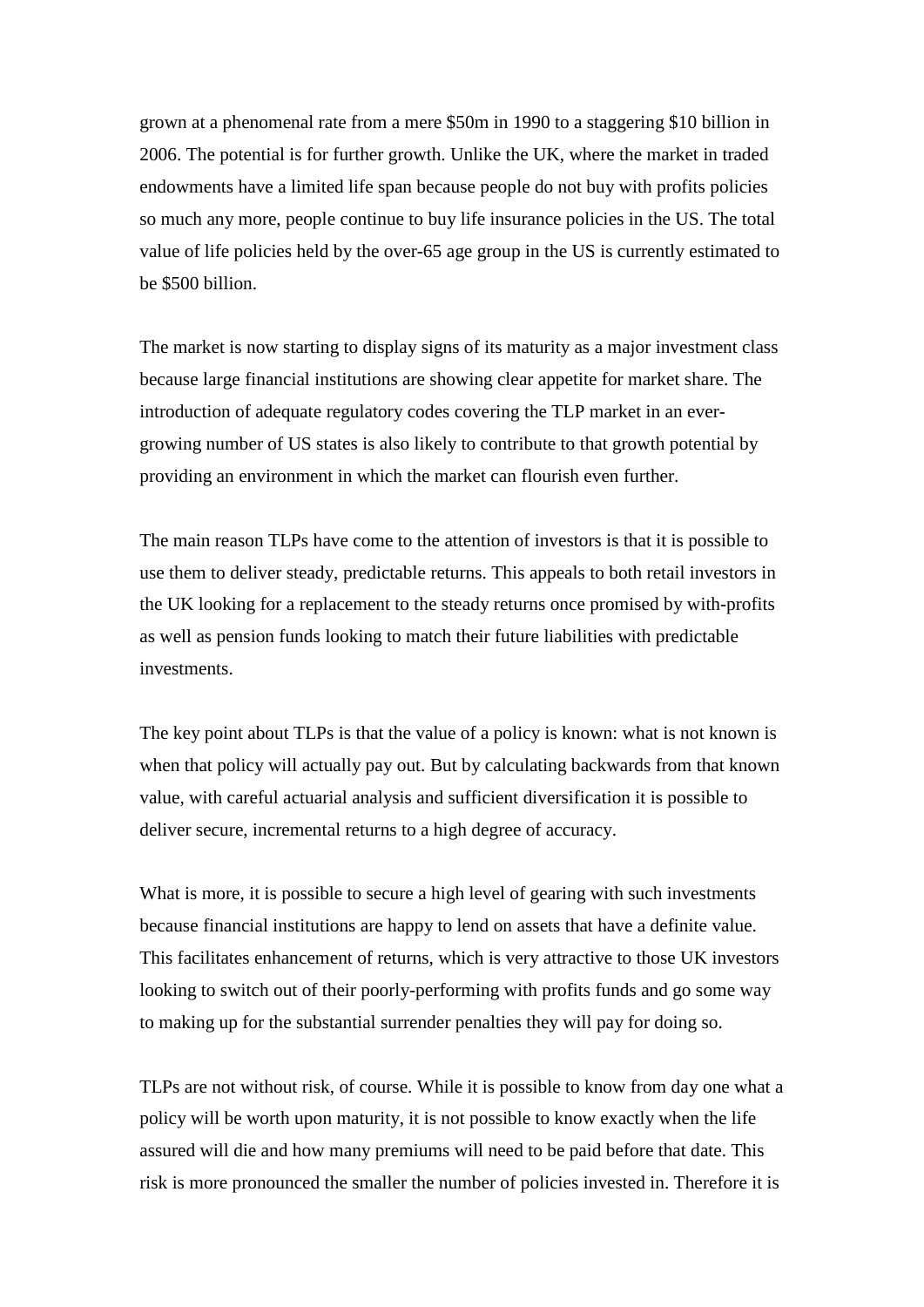essential to buy a large number of policies across a wide range of insurance companies, reducing the risk that any companies going bust will have a devastating impact on a fund.

Keeping track of the policyholders and their state of health might also be seen as a risk. In practice, this is easily achieved by writing into the purchase contract for a TLP that anyone who is caring for the policyholder must provide information on them. It is also possible to check public death records easily on the Internet in the US, where it becomes publicly available within two weeks of a death.

The TLP market raises some emotive issues. Firstly, these policies are linked to the deaths of individuals. Secondly, individuals are selling assets at a deep discount that they could otherwise pass on to inheritors. However, it is worth bearing in mind that the TLP market allows policyholders to benefit from policies they have paid for themselves, rather than having to pass those benefits on to anybody else. The creation of a 'secondary', or second-hand market means policyholders can get a higher price for their policies than if they just surrendered their policies back to the insurance companies.

There are many reasons why someone may wish to sell a policy. People's insurance needs change throughout their lives, for example, a young couple might take out insurance to protect each other or their children against their premature deaths, but they might divorce or outlive their children. Premiums can also become a burden or unnecessary expense and they might need ready cash to pay for care. Companies insure their staff but those staff might leave the company, the company may become unable to pay the premiums or a new owner takes over and changes the staff benefits. There is already a range of funds available to retail investors in the UK. As well as MPL's own range of Oeics, Traded Policies Limited and Corinthian Growth, there exists the Fortress, Integrity, Utopia, Aurora Select High Security and Defined Returns funds. Minimum investments tend to start around  $£25,000$ , but this falls to £5,000 if an investment is made via a wrap such as a SIPP, a portfolio bond issued by some insurance companies, a trust or a fund platform.